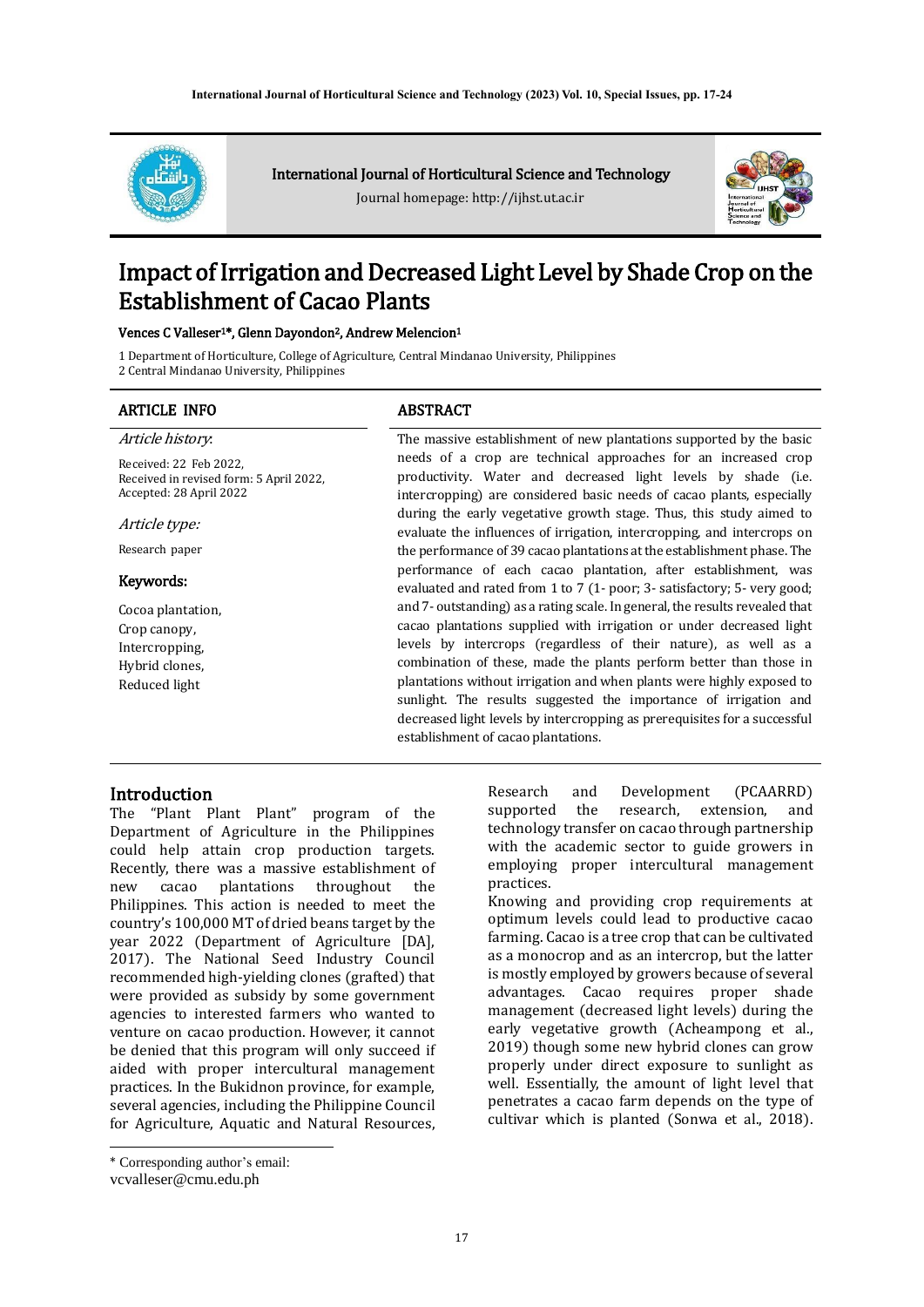Prolonged soil water limitation also tends to reduce yield significantly (Acheampong et al., 2019), although some hybrid clones can tolerate drought conditions (Ofori et al., 2014).

Water availability and reduced light levels are primary considerations in the establishment of new cacao plantations. Plant growth and development are influenced by different light intensities (Aliniaeifard et al., 2018). Also, light intensity changes under the plant canopy (Ghorbanzadeh et al., 2020). In most crops, especially those under protected cultivation, supplementary light is needed to improve quality (Asayesh et al., 2021). In contrast, reduced light levels or partial shade are needed by cacao plants, especially at early growth stages. Niether et al. (2018) stated the important role of shade trees in reducing ecophysiological stresses for cacao trees and maintaining photosynthesis at high temperatures. However, a study by Famuwagun et al. (2018) showed that irrigation is more essential than the amount of light, since it is a larger factor that influences the survival of cacao seedlings in the field. There is a small amount of local information on the classification of intercrops (i.e. plants that exist in the farm or are grown simultaneously with cacao seedlings) on the success of cacao plantations and their establishment.

This study evaluated the effects of irrigation, reduced light levels by intercrops, and classification of intercrops, while specifically zooming on how the performance of new cacao plantations were established in four municipalities within Bukidnon, Philippines.

### Materials and Methods

This study was conducted in municipalities of Lantapan and Maramag, comprising two cities, i.e. Malaybalay and Valencia, in Bukidnon, Philippines, from August 2016 to July 2019. Thirty-nine newly-established cacao plantations, as reported by Valleser et al. (2020b), served as experimental units for this study.

Grafted cacao seedlings (UF 18 as rootstock) composed of at least three high-yielding clones which were either BR25, UF18, PBC123, K1, K2, USM1 or K9. Since they were registered and recommended by the National Seed Industry Council (NSIC), using them as planting materials was legal and safe. BR 25 and UF 18 are commonly-known clones in all plantations. These planting materials were produced by the Central Mindanao University-Science and Technology Community Based Farm (STCBF)- Cacao Nursery which is reachable and citable (http://bpi.da.gov.ph/bpi/index.php/samplelevels/crop-research-and-production-supportsection/4075-certificate-of-accreditation-ofcentral-mindanao-university-as-plant-nurseryoperator) in Musuan, Maramag, Bukidnon, Philippines. Each site (experimental unit) was planted with 250 grafted cacao seedlings (i.e. at least three compatible clones). Transplanting the cacao seedlings in each plantation depended on seedling availability and readiness of the site (while having planting holes based on a recommended farm layout). The farm layout was based on flat terrain and existing tree/crop vegetation in the area. Dimensions of planting holes (40 cm depth x 40 cm in diameter) were properly observed. Organic fertilizer (vermicast) together with complete (14-14-14) and dolomite (liming materials) were also applied during transplanting. Local recommended fertilizer management for cacao plants (Table 1) was used as a benchmark for fertilizer application. Other important intercultural management practices (e.g. pruning, field sanitation, etc.) were also employed for the cacao plants.

Availability of irrigation (natural bodies of water or small water impoundments) and reduced light levels by intercrops were the only factors not common to the new cacao plantations established in the region and in locations for the purpose of the experiment. Thus, we evaluated the effects of these factors on the performance of cacao plantations which were established in the locations intended for this research.

### Data collection

The performance of each cacao plantation was evaluated and rated from 1 to 7 (1- poor; 3 satisfactory; 5- very good; and 7- outstanding). However, for the purpose of this study, we considered only the performance of cacao plantation during the completion of the project as influenced by irrigation and intercropping (Table 2).

An assessment of cacao plantations and their performance was mainly based on plant vigor (visual observation) and plant mortality. Plant vigor was scored using the following 1-7 rating with reference to the plant stand at CMU's highyielding cacao varieties (HYV) clonal garden for a particular stage of growth:  $1 =$  vigor is 25-100% lower compared to reference plants;  $3 =$  vigor is 1-24% lower compared to reference plants;  $5 =$ vigor is comparable to reference plants; and  $7 =$ more vigorous than the reference plants. For plant mortality:

 $1 = 50 - 100\%$  plant mortality;  $3 = 25 - 49\%$  plant mortality;  $5 = 10-24\%$  plant mortality; and  $7 =$ less than 10% plant mortality.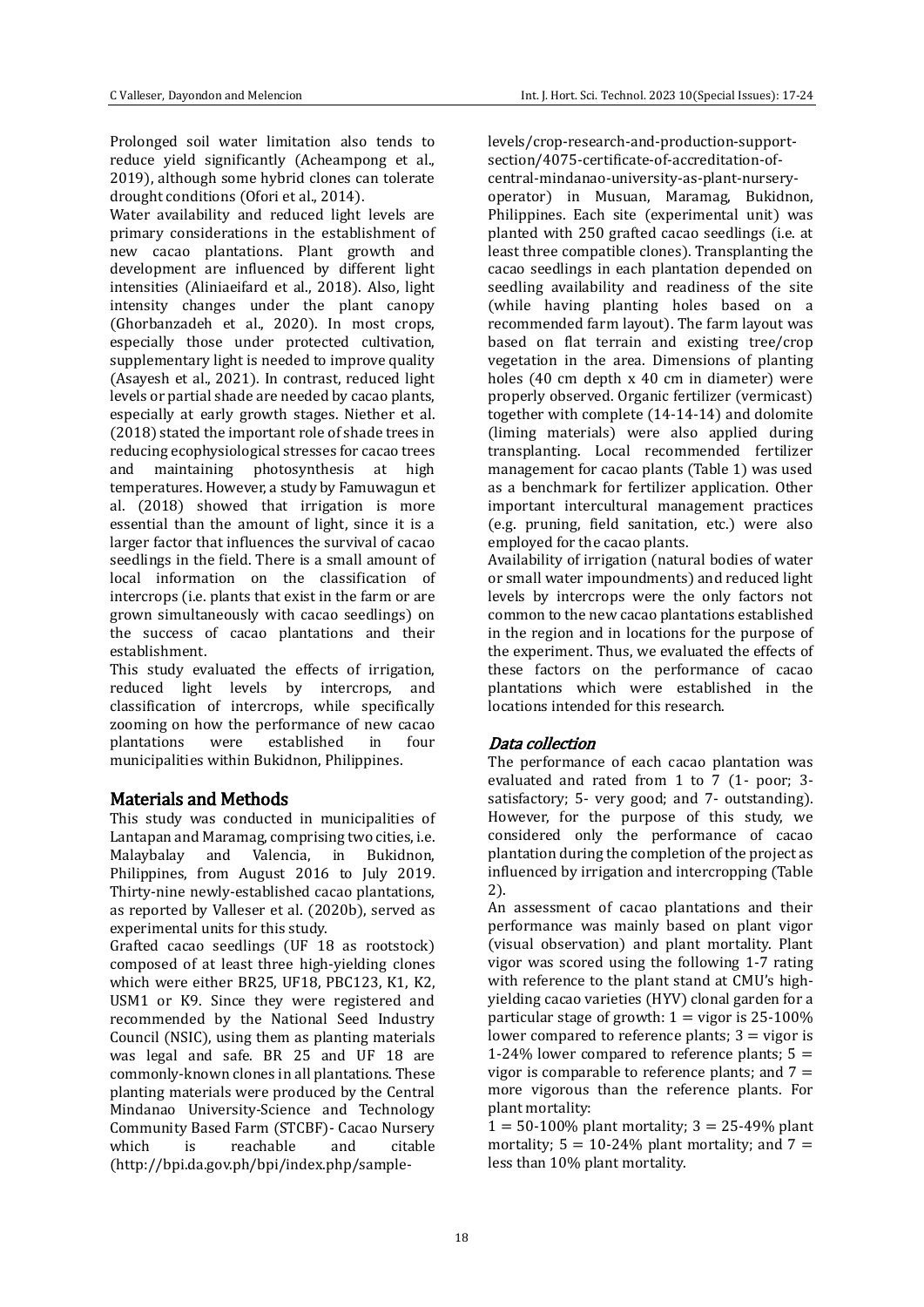|                                          | <b>Fertilizer material/Soil amendment</b> |                          |                |                 |  |  |
|------------------------------------------|-------------------------------------------|--------------------------|----------------|-----------------|--|--|
| Plant age (month(s) after transplanting) | <b>Vermicast</b>                          | Complete<br>$(14-14-14)$ | $KCl$ (0-0-60) | <b>Dolomite</b> |  |  |
|                                          | -----grams per tree-----                  |                          |                |                 |  |  |
|                                          | 500                                       | 100                      |                | 100             |  |  |
|                                          |                                           | 45                       |                |                 |  |  |
|                                          |                                           | 60                       |                |                 |  |  |
|                                          |                                           | 60                       |                |                 |  |  |
|                                          |                                           | 92                       |                |                 |  |  |
| 18                                       |                                           | 12                       |                |                 |  |  |
| 24                                       |                                           | 192                      |                | 30              |  |  |

Table 1. Fertilizer programs for cacao plantations adopted by farmers

Table 2. Information of the farm site per municipality/city in terms of irrigation availability and light level by shade crops with their respective performance rating (modified from a source by Valleser et al., 2020c)

| <b>Farm Site</b> | Municipality/City | <b>Planting Date</b> | <b>Irrigation</b><br><b>Availability</b> | Light<br>Level | Nature of<br><b>Shade Crop</b> | <b>Plantation</b><br>Performance |
|------------------|-------------------|----------------------|------------------------------------------|----------------|--------------------------------|----------------------------------|
|                  |                   |                      |                                          |                |                                | Rating*                          |
| $LN-1$           | Lantapan          | June 2017            | With                                     | Reduced        | Newly grown                    | 7                                |
| $LN-2$           | Lantapan          | June 2017            | With                                     | Reduced        | Newly grown                    | 3                                |
| $LN-3$           | Lantapan          | August 2017          | With                                     | Reduced        | Existing                       | 3                                |
| $LN-4$           | Lantapan          | June 2017            | With                                     | Reduced        | Newly grown                    | $\sqrt{ }$                       |
| $LN-5$           | Lantapan          | <b>July 2017</b>     | Without                                  | Reduced        | Newly grown                    | 3                                |
| $LN-6$           | Lantapan          | July 2017            | With                                     | Reduced        | Existing                       | 5                                |
| $LN-7$           | Lantapan          | August 2018          | Without                                  | Reduced        | Existing                       | $\mathbf{1}$                     |
| $LN-8$           | Lantapan          | November 2017        | Without                                  | Normal         | Not applicable                 | $\mathbf{1}$                     |
| $LN-9$           | Lantapan          | January 2018         | Without                                  | Normal         | Not applicable                 | $\mathbf{1}$                     |
| $MC-1$           | Malaybalay City   | July 2017            | With                                     | Reduced        | Newly grown                    | $\overline{7}$                   |
| $MC-2$           | Malaybalay City   | June 2017            | With                                     | Reduced        | Newly grown                    | 5                                |
| $MC-3$           | Malaybalay City   | June 2017            | With                                     | Normal         | Not applicable                 | 5                                |
| $MC-4$           | Malaybalay City   | September 2018       | With                                     | Reduced        | Newly grown                    | 3                                |
| $MC-5$           | Malaybalay City   | July 2017            | With                                     | Reduced        | Newly grown                    | 3                                |
| $MC-6$           | Malaybalay City   | September 2018       | With                                     | Reduced        | Newly grown                    | 3                                |
| $MC-7$           | Malaybalay City   | July 2017            | Without                                  | Normal         | Not applicable                 | $\,1$                            |
| $MC-8$           | Malaybalay City   | October 2017         | With                                     | Reduced        | Existing                       | 5                                |
| $MC-9$           | Malaybalay City   | October 2017         | With                                     | Reduced        | Existing                       | 3                                |
| $MC-10$          | Malaybalay City   | October 2017         | With                                     | Reduced        | Existing                       | $\overline{\mathbf{3}}$          |
| $MC-11$          | Malaybalay City   | October 2017         | With                                     | Reduced        | Existing                       | $\overline{\mathbf{3}}$          |
| $MC-12$          | Malaybalay City   | November 2017        | With                                     | Reduced        | Existing                       | 5                                |
| $MC-13$          | Malaybalay City   | October 2017         | With                                     | Reduced        | Existing                       | $\mathbf{1}$                     |
| $MC-14$          | Malaybalay City   | February 2018        | Without                                  | Reduced        | Existing                       | 5                                |
| $MC-15$          | Malaybalay City   | November 2017        | With                                     | Normal         | Not applicable                 | $\mathbf{1}$                     |
| $VC-1$           | Valencia City     | September 2017       | With                                     | Normal         | Not applicable                 | $\,1$                            |
| $VC-2$           | Valencia City     | June 28, 2017        | With                                     | Reduced        | Existing                       | 5                                |
| $VC-3$           | Valencia City     | June 28, 2017        | With                                     | Reduced        | Existing                       | 3                                |
| $VC-4$           | Valencia City     | September 2017       | With                                     | Reduced        | Existing                       | 5                                |
| $VC-5$           | Valencia City     | September 2017       | Without                                  | Normal         | Not applicable                 | $\mathbf 1$                      |
| $MR-1$           | Maramag           | December 2017        | With                                     | Normal         | Not applicable                 | 5                                |
| $MR-2$           | Maramag           | June 2017            | With                                     | Reduced        | Existing                       | $\overline{7}$                   |
| $MR-3$           | Maramag           | May 2018             | With                                     | Reduced        | Existing                       | 3                                |
| $MR-4$           | Maramag           | May 2018             | Without                                  | Normal         | Not applicable                 | $\,1$                            |
| $MR-5$           | Maramag           | May 2018             | Without                                  | Normal         | Not applicable                 | $\,1$                            |
| $MR-6$           | Maramag           | May 2018             | Without                                  | Normal         | Not applicable                 | $\,1$                            |
| $MR-7$           | Maramag           | May 2018             | Without                                  | Normal         | Not applicable                 | $\,1$                            |
| $MR-8$           | Maramag           | May 2018             | With                                     | Reduced        | Existing                       | 3                                |
| $MR-9$           | Maramag           | May 2018             | With                                     | Reduced        | Existing                       | 3                                |
| $MR-10$          | Maramag           | May 2018             | Without                                  | Normal         | Not applicable                 | $\mathbf{1}$                     |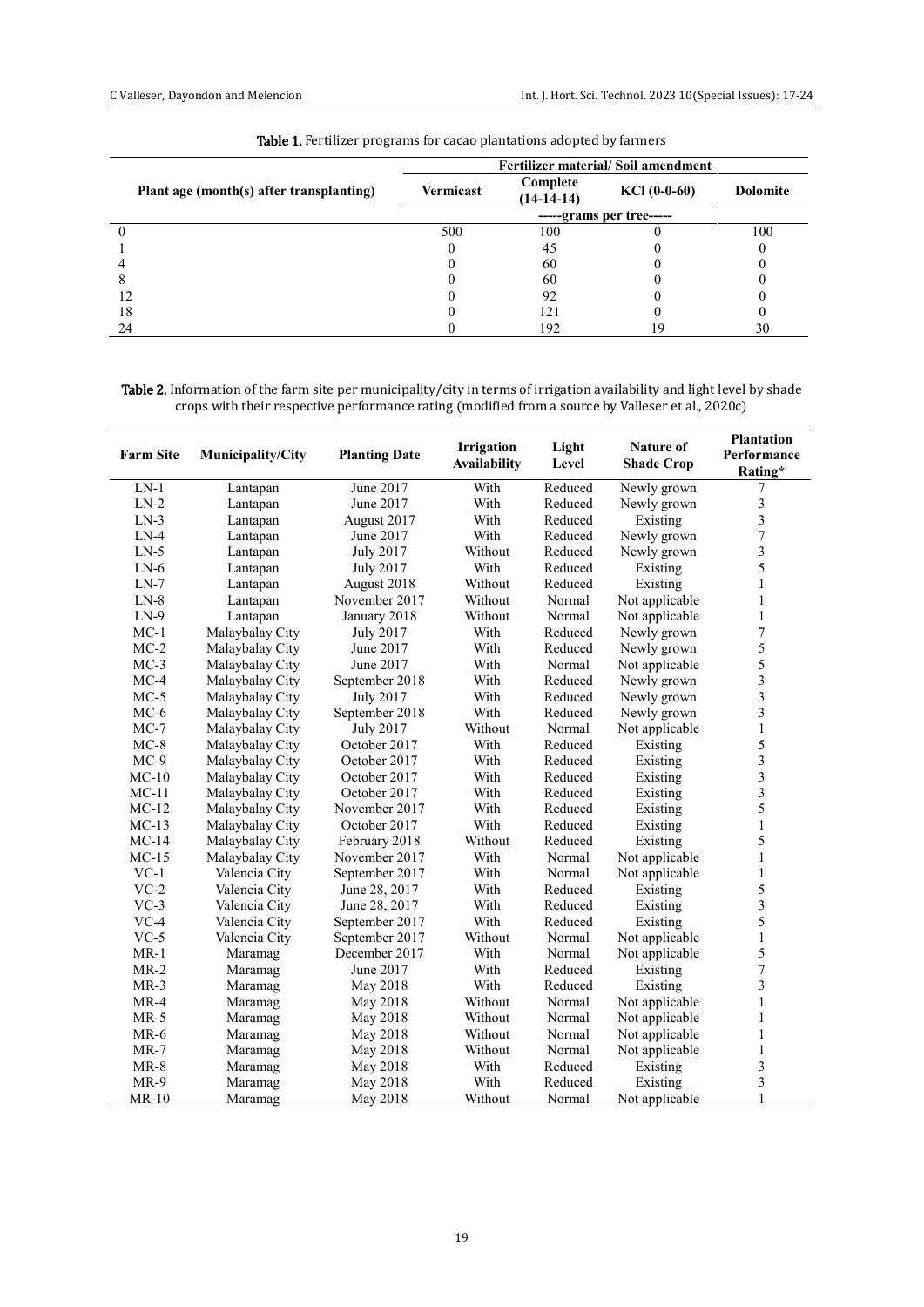The formula below was used for computing the cacao plantation performance and its rating for each farm:

Performance rating  $=$  (plant vigor score  $+$  plant mortality score)/2

#### Statistical analysis

Experimental units (plantations) were classified into two groups, based on irrigation availability (Group  $1 =$  with and Group  $2 =$  without irrigation). Those plantations with available water sources (e.g. water impoundment, pond, creek, river, irrigation canal, well of water, etc.), within 1 km radius of the research location, comprised Group 1. Meanwhile, Group 2 comprised plantations without nearby water resources (>1 km radius). These relied only on precipitation. Likewise, plantations were categorized into two groups in terms of the presence of intercrops (Group  $1 =$  with and Group  $2 =$  without intercrops). Plantations of which cacao seedlings were grown with other plants (intercrops) comprised Group 1. Plantations wherein cacao seedlings were grown under monocropping or sole cropping belonged to Group 2. The nature of shade crops (Group  $1 =$ simultaneously grown and Group  $2 =$ established) was also considered. Group 1 had plantations wherein intercrops were simultaneously grown with cacao seedlings. These intercrops were mostly annuals such as corn and high-valued vegetables (eggplant, lady's finger, etc.). Group 2 comprised plantations with established plants that provided shade to newly transplanted cacao seedlings. These plants were mostly biennial and/or perennial in nature, and included trees, banana, rubber, Paraserianthes falcataria, etc. Individual effects of irrigation availability, the presence of intercrops and the nature of intercrops on the performance of established cacao plantations were analyzed using a t-test.

To determine the combined effects of irrigation availability and reduced light levels or the presence of intercrops, the procedure was that cacao plantations (regardless of municipality/city) were classified into four groups, i.e. Group  $1 =$  with irrigation  $+$  with intercrops; Group  $2 =$  with irrigation  $+$  no intercrop; Group  $3 =$  without irrigation  $+$  with intercrops; Group  $4 =$  without irrigation  $+$ without intercrop. Each served as a treatment group, whereas farm sites were considered as experimental units. Data were then analyzed using Completely Randomized Design (CRD) in an unequal number of replications through Statistical Packages for Social Sciences (SPSS)

14.0 trial version.

### **Results**

## Impacts of irrigation availability on the performance of newly established cacao plantations

Regardless of the type of irrigation source, cacao plantations which were supplied with irrigation (3.96) performed better than those plantations without irrigation (1.5) based on the t-test (Fig. 1). From the results, it can be inferred that the importance of irrigation on the establishment of cacao plantations was noteworthy. Irrigation availability within the plantation site sustained cacao water requirement during periods with limited or near-zero rainfall. This should be seen as an important factor by farmers who aimed to venture on cacao production. Though the construction of irrigation facilities (e.g. water impoundment) is costly, this may in fact provide assurance for a successful cacao plantation establishment and, of course, assist with the increase in cocoa bean yield.

# Impact of reduced light levels by shade crop on the performance of newly established cacao plantations

The existence of intercrops resulted in reduced light levels and was beneficial to the growth and survival of cacao at the establishment phase of the plantation. Those cacao fields with intercrops (shade crop) performed better (3.96) than those planted without intercrops (1.86) as shown in Figure 2. The results of this study suggested the importance of shade (reduced light levels), and indicated that shade should be implemented at an early vegetative growth of cacao plants. Farmers in the Philippines who aim to venture on cacao production must consider shade as an essential factor for a successful cacao plantation establishment.

# Impact of the type of intercrop on the performance of newly established cacao plantations

According to Figure 3, the performances of newly established cacao plantations varied in response to the type of intercrop. Nonetheless, based on the t-test, the type of intercrop had no significant influence on the performance of newly established cacao plantations. This result indicated that the intercrop plants in this study had comparable effects and provided optimum growth for the newly transplanted cacao seedlings.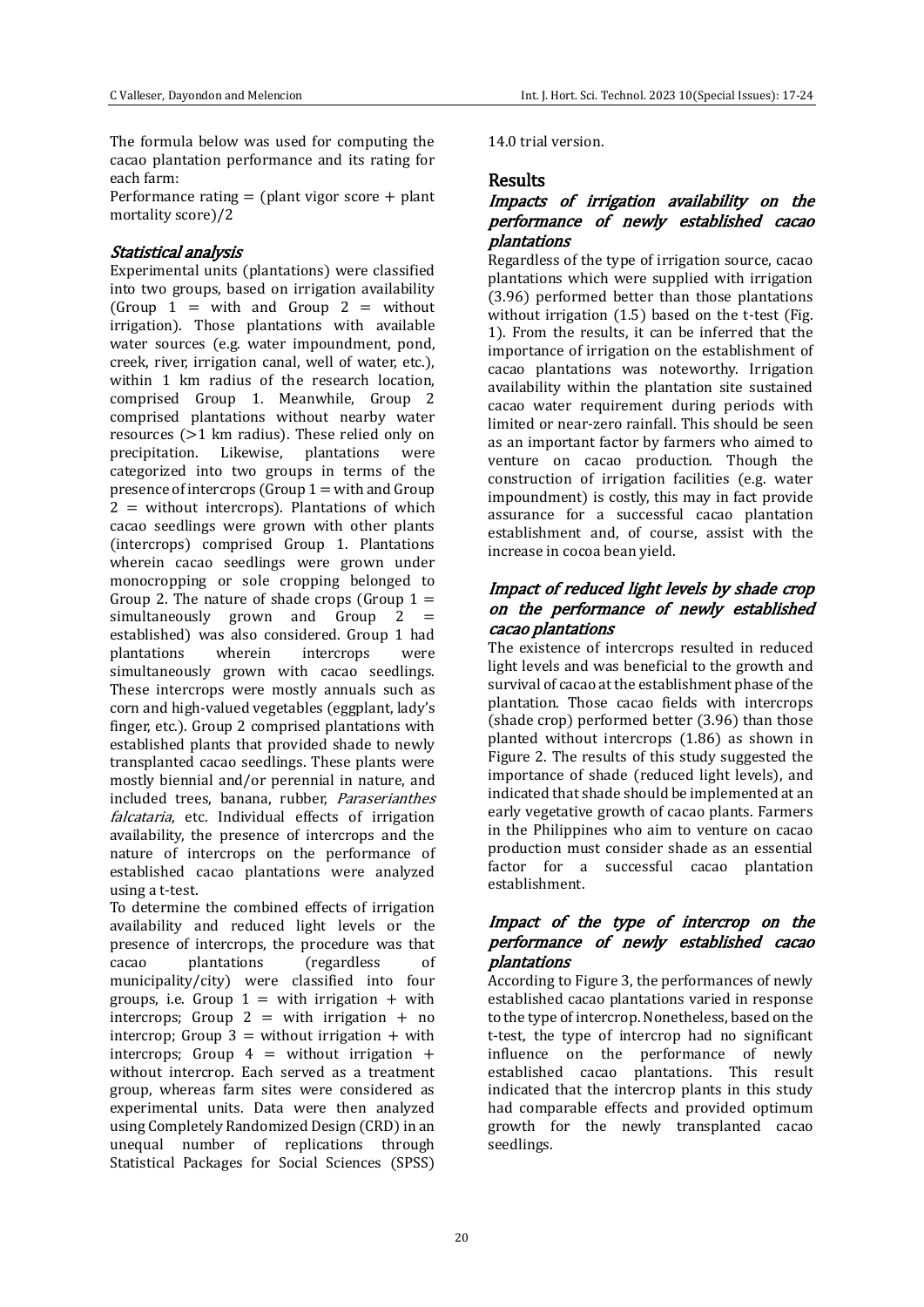

Fig. 1. Impact of irrigation availability on the performance of newly established cacao plantations



Fig. 2. Impact of intercrops on the performance of newly established cacao plantations



Fig. 3. Impact of the type of intercrop on the performance of newly established cacao plantations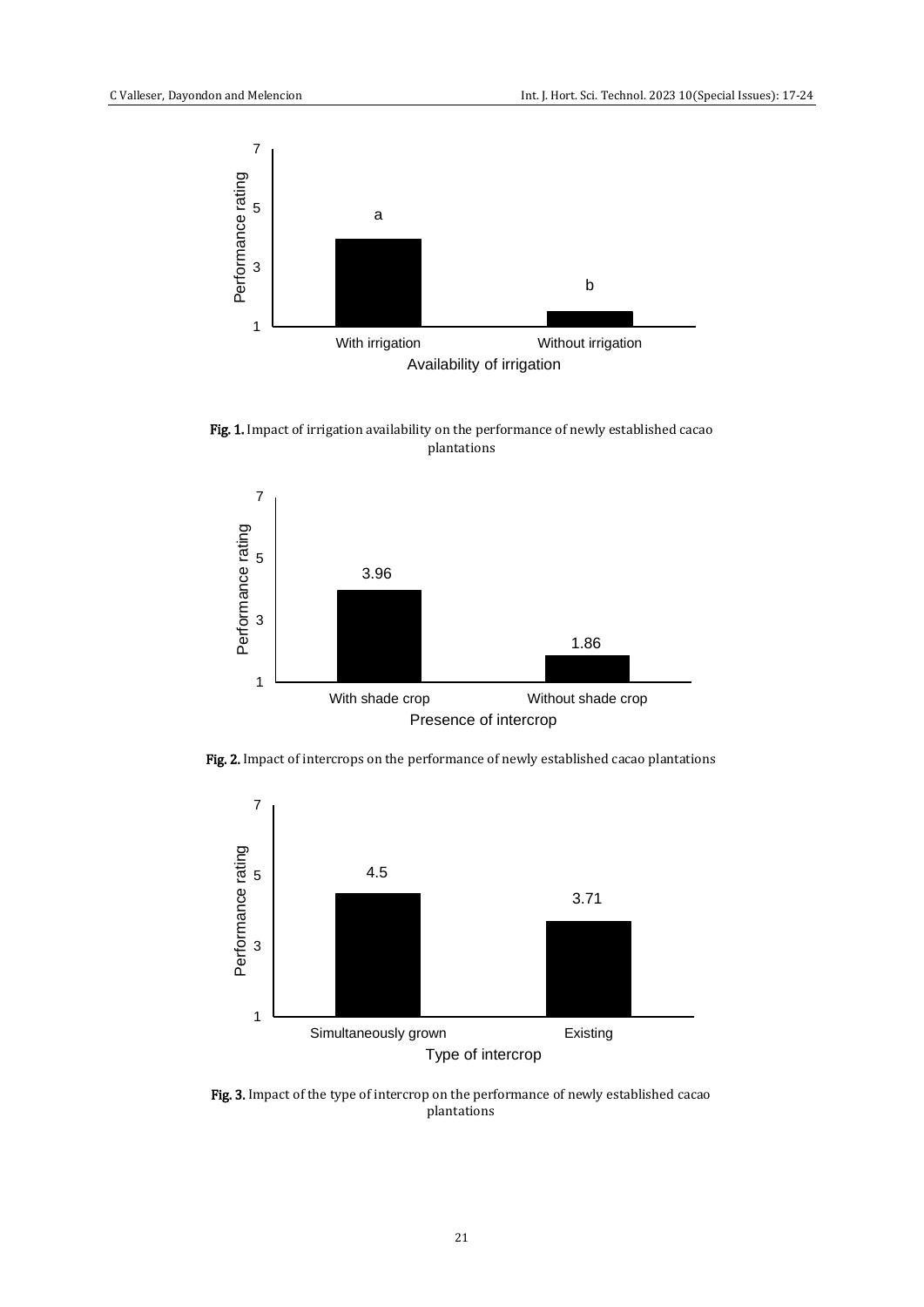# Interaction effects of irrigation and reduced light levels by intercrop on the performance of new cacao plantations

Plantations under group 1 category (with irrigation and with intercrops) had a satisfactory to very good performance (4.04). This was followed and statistically comparable with the

performances of plantations under Group 2 (with irrigation and intercrops) and then Group 3 (without irrigation but with intercrops) which had a performance rating of 3.00 and 2.20, respectively. The absence of irrigation and intercrops resulted in a poor performance (1.00) of newly established cacao plantations (Table 3).

Table 3. Performance of established cacao plantations as influenced by the presence of irrigation and reduced light levels by intercropping

| Group/Category of cacao plantation              | No. of<br>farms | <b>Plantation</b><br>performance<br>rating* | <b>Descriptive performance</b><br>rating |
|-------------------------------------------------|-----------------|---------------------------------------------|------------------------------------------|
| Group 1 (with irrigation; with intercrop)       |                 | 4.04 <sup>a</sup>                           | Satisfactory to very good                |
| Group 2 (with irrigation; without intercrop)    | 4               | 3.00 <sup>ab</sup>                          | Satisfactory                             |
| Group 3 (without irrigation; with intercrop)    |                 | $2.20^{ab}$                                 | Poor to satisfactory                     |
| Group 4 (without irrigation; without intercrop) |                 | $1.00^{\rm b}$                              | Poor                                     |

\*- highly significant based on Tukey's HSD test at the 0.01 level

The results obviously suggested the need of irrigation and reduced light levels, or the provision of shade, for an optimal establishment of a cacao plantation. However, it was also noted that the positive effect of irrigation on plantation performance was numerically higher than that of a given intercrop, although this was not statistically significant.

#### **Discussion**

Cacao is known as a shade-loving crop. It requires shade, especially during its early vegetative growth stage. However, cacao will also thrive even if shade is absent or very limited, as long as optimal amounts of water are provided (Valleser et al., 2020a). Growth of cacao can be greatly affected by climate changes and water availability (Santos et al., 2018). In the absence of natural water resources (e.g. lake, spring, river, etc.), small water impounding or rainwater harvesting would serve as an alternative. Naval (2016) reported that small water impounding projects located in the municipalities of Cabarroguis and Maddela, Quirino Province, Philippines, have shown a significant increase in annual yield and net income of the farmer-beneficiaries. But since water is a scarce, natural resource in some upland areas of Bukidnon, even with the presence of water impoundment, some efficient strategies are yet to be employed to conserve water or to minimize irrigation activities. One of these strategies, though not considered in this study, is mulching which improves the soil moisture status by reducing soil moisture evaporation (Acheampong et al., 2019) within the plantation. Unlike other agricultural crops, cacao is a shadeloving crop. Reduced light levels are thus needed by young cacao plants. The intercrops used by the farmers provided shade or reduced light levels to the newly transplanted cacao plants, thereby resulting in better growth performance. This finding supports the recommendation of Asare et al. (2019) on the promotion of shade trees for a sustainable climate-smart cacao agenda. While intercrops and trees provide a positive impact on the growth of young cacao plants, conditions that prevail below the shade crop canopy (i.e. higher relative humidity, higher moisture, lower temperature) become favorable for pests and diseases. However, this concern was addressed by a report (Armengot et al., 2020) on cacao agroforestry systems which did not experience an increase in pest and disease incidence, as a result of the measures that were taken to tackle the risk of such incidences. The growth of cacao under agroforestry systems, herein, was comparable with monocultures, as long as good cultural management practices were employed. The same trend on pest and disease incidence was observed on a study that aimed at rehabilitating a 22-yearold degraded cacao plantation (Vanhove et al., 2016) and on cacao farms in the Peruvian Amazonia region (Kieck et al., 2016). Cacao agroforestry would encourage a build-up of soil microbial communities (Buyer et al., 2017) which could assist in managing pests and diseases.

The intercrop plants in this study had comparable effects and provided optimal growth for the newly transplanted cacao seedlings. However, it should be noted that the compatibility effects of these plants on cacao growth were specific only to the early vegetative stage of growth. The use of nonlegume timber trees with an optimized spacing pattern can be used as dominant shade trees for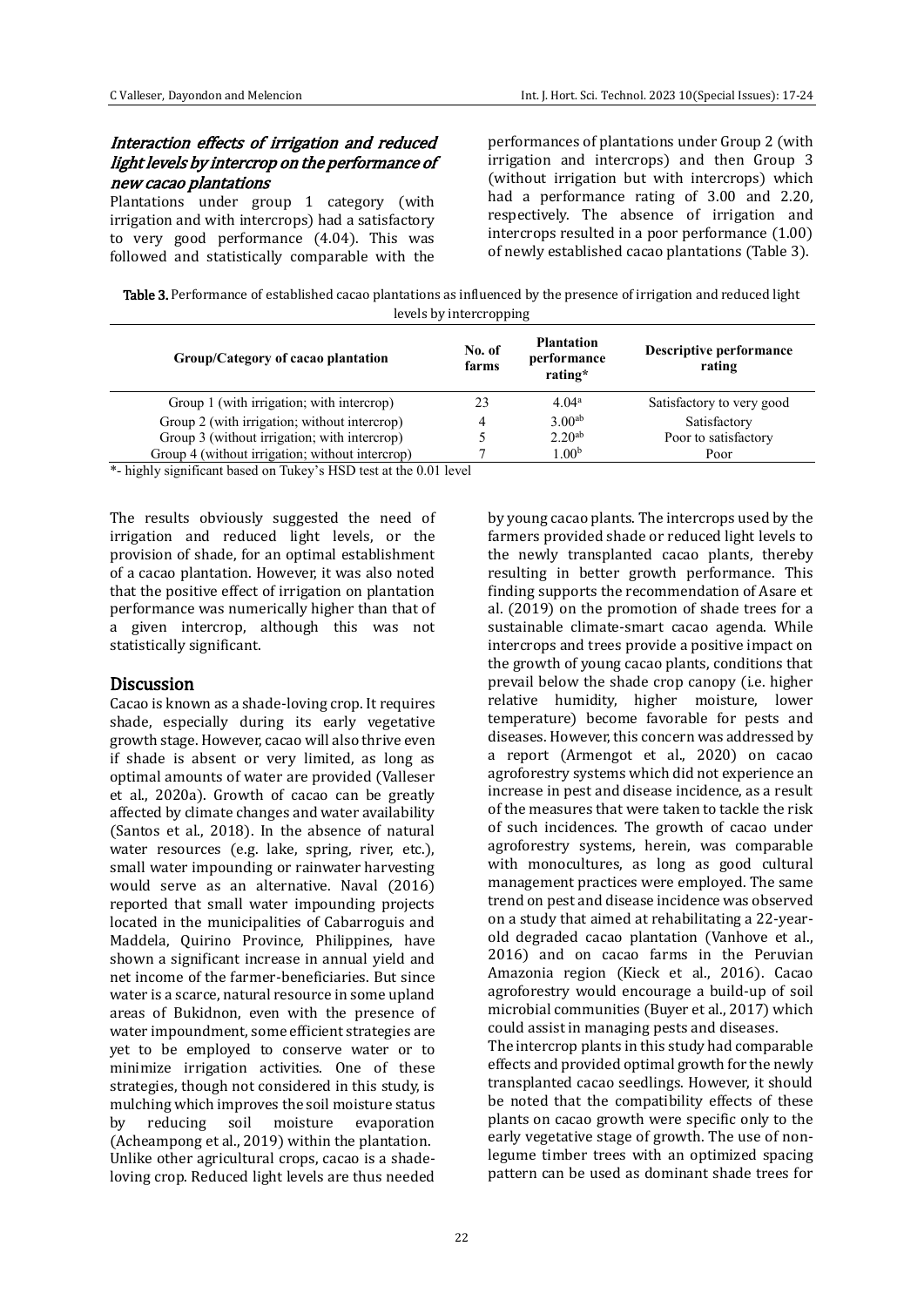cacao plants (Bai et al., 2017). Tree crops should only serve as temporary shade for cacao, however. As cacao trees approach a peak of their fruiting stage (i.e. 5 years after transplanting), there is a need to eliminate some of the shade crops to prevent the overlapping of plant canopies. At this stage, cacao monocropping can be considered as an ideal approach, compared to intercropping. Otherwise, the optimization of planting distances is needed. Koko et al. (2010) reported that cacao vigor and yield were positively correlated with the amount of light that was received by the cacao plants. Maximum light interception can be achieved under the monocropping scheme or if shade crops are planted within optimal patterns of distancing.

Some plants (e.g. Nephelium lappaceum and Cola acuminata) may also serve as alternate hosts of cacao pod borders where the incentives of shade cropping remain valuable for growth (https://www.plantwise.org/KnowledgeBank/d atasheet/7017#HostPlantsSection). Thus, it is important to plant shade crops that are not an alternate host of cacao pests and diseases. Apart from reduced light levels, water is a critical factor for growth and development of young cacao plants. Young cacao plants require irrigation, especially during periods with no rainfall. Famuwagun et al. (2018) reported that irrigation was employed at intervals of 5-10 days which improved the field survival of cacao seedlings by 95%, with or without shade cropping. During the dry months, irrigation is essential for the survival of crops. Irrigation availability on a farm tends to compensate soil moisture loss which happens as a result of evapotranspiration.

In farming, it cannot be denied that some farmers are reluctant to employ irrigation and shade cropping on newly transplanted cacao seedlings. This situation might be widespread among traditional farmers, especially when transplanting tends to be scheduled during the onset of the rainy season (mid of May-July) in the general climate of Bukidnon, Philippines. However, as climate change is increasingly becoming prevalent, research cannot assure farmers that there will be enough rainfall during the rainy months. Thus, there is a need to provide optimal environmental conditions wherein the newly transplanted cacao seedlings can be managed for sustainable cacao production in Bukidnon, Philippines. Apart from the protection against high solar radiation, intercropping practice could alleviate water scarcity which would otherwise affect the growing crops. In rubber-based agroforestry systems, intercrops can improve surface water availability (Yang et al., 2020).

# **Conclusions**

Irrigation and reduced light levels by intercropping played a vital role in causing a successful establishment of cacao plantation in Bukidnon, Philippines. The absence of one factor in the establishment of cacao plantation is more tolerable than the absence of both factors. Intercrops which were utilized in this study reduced the light level or provided partial shade to cacao seedlings. Thus, they can be used by farmers who aim to venture on cacao production. To ensure a successful establishment of new cacao plantation, it is highly recommended that farmers manage irrigation and/or apply a reduced level of sunlight by intercropping, so that newly transplanted seedlings could grow optimally.

#### Acknowledgments

The authors would like to thank the Department of Science and Technology (DOST)- Grant in Aid (GIA) for funding. The authors would also like to thank Central Mindanao University (CMU) for their logistic support.

#### Conflict of interest

The authors indicate that there are no conflicts of interest.

### References

Acheampong K, Daymond AJ, Adu-Yeboah P, Hadley P. 2019. Improving field establishment of cacao (*Theobroma cacao*) through mulching, irrigation and shading. Experimental Agriculture 55(6), 898-912. DOI: 10.1017/S0014479718000479.

Aliniaeifard S, Seif M, Arab M, Mehrjerdi MZ, Li T, Lastochkina O. 2018. Growth and photosynthetic performance of Calendula officinalis under monochromatic red light. International Journal of Horticultural Science and Technology 5(1), 123-132.

Armengot L, Ferrari L, Milz J, Velasquez F, Hohmann P, Schneider M. 2020. Cacao agroforestry systems do not increase pest and disease incidence compared with monocultures under good cultural management practices. Crop Protection 130(105047), https://doi.org/10.1016/j.cropro.2019.105047.

Asare R, Markussen B, Asare RA, Anim-Kwapong G, Raebild A. 2019. On-farm cocoa yields increase with canopy cover of shade trees in two agro-ecological zones in Ghana. Climate and Development 11(5), 435- 445. DOI:

https://doi.org/10.1080/17565529.2018.1442805.

Asayesh EJ, Aliniaeifard S, Askari N, Roozban MR, Sobhani M, Tsaniklidis G, Woltering EJ, Fanourakis D. 2021. Supplementary light with increased blue fraction accelerates emergence and improves development of the inflorescence in Aechmea, Guzmania and Vriesea. Hulticulturae 7, 485.